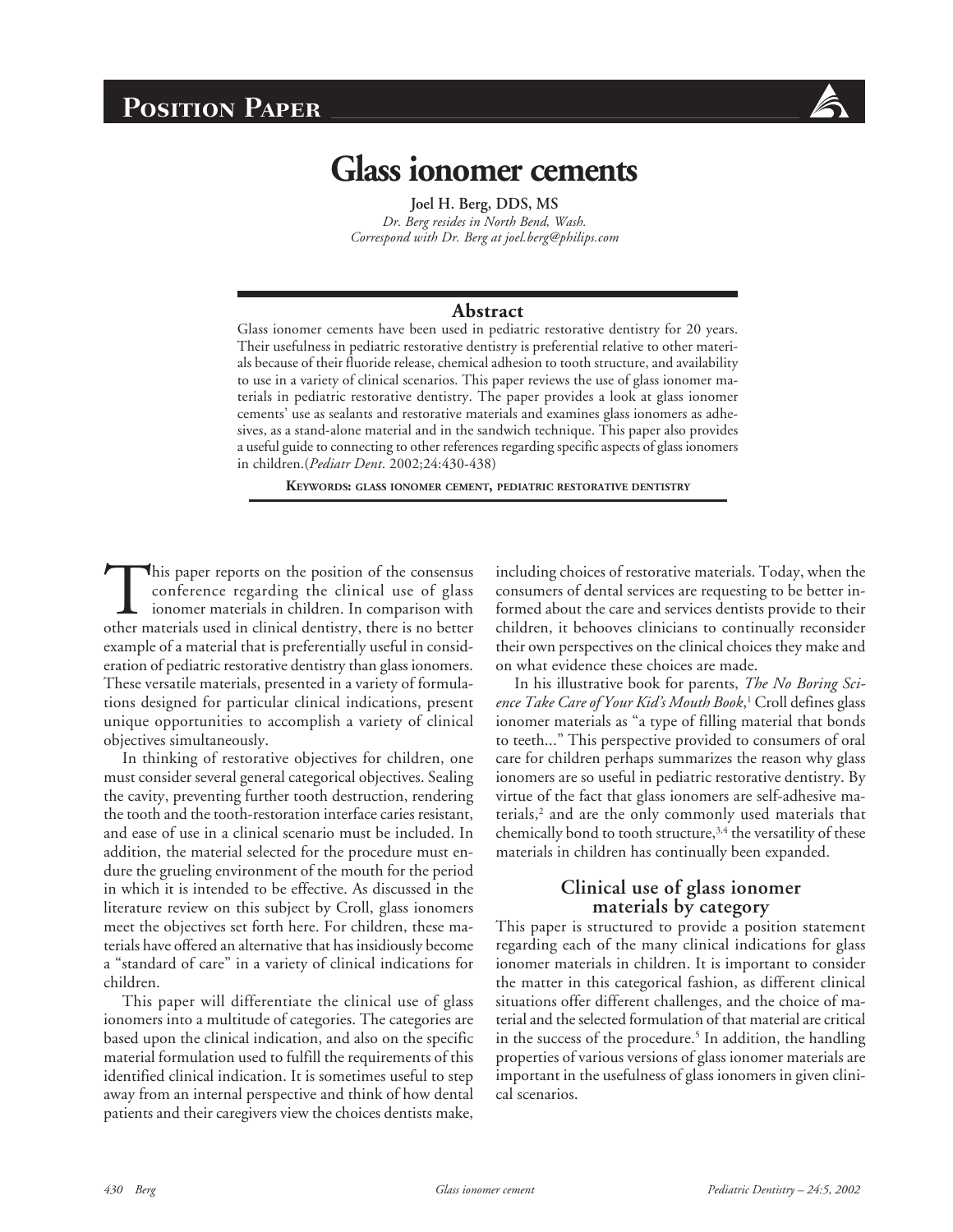A topic not addressed in this paper is esthetics. Glass ionomer materials are provided in some formulations (most notably the resin-modified versions) as "esthetically desirable." Although such enhancements in glass ionomer formulations have made it easier to use glass ionomers in an expanded set of circumstances, glass ionomer materials are not selected primarily because of their esthetic properties. Resin composite materials are far more esthetically desirable, and if esthetics is a primary objective of the procedure, then resin composites must be considered strongly if their use is otherwise possible.

#### **Sealants**

Studies have examined the use of glass ionomers as pit-andfissure sealants.<sup>6-9</sup> Prior to providing a position statement regarding the use of glass ionomers as sealants, it must be noted that resin-based sealants are the most effective materials for pit and fissure sealants.10-11 Resin sealants, one of the most underutilized implementations into the world of preventive dentistry for children, work exceptionally well, and serve their function for many years when placed properly. Their limitation clinically is in the often-encountered difficulty relative to handling. To use a resin sealant, the tooth must be properly isolated and avoidance of contamination throughout the procedure must be guaranteed. Contamination can result in failure of the resin sealant.

Glass ionomers offer an alternative to resin sealants, and should be considered for use as a pit and fissure sealant only in certain situations. First, if resin sealants can be used, they should be used. Resins are the preferred materials for pitand-fissure-sealants. If it is determined, due to clinical considerations, that resin sealants cannot be used, then glass ionomer should be considered. Particular clinical situations where the use of glass ionomers as sealant materials might be most useful include:12-15 (1) "precooperative" children with primary molars having deeply pitted or fissured surfaces, but are difficult to isolate, (2) permanent first or second molars that are not yet fully emerged into the mouth, or (3) situations where a "transitional" sealant can be considered prior to the placement of a ("permanent") resin sealant.

Three other considerations need to be identified regarding the use of glass ionomer materials as pit-and-fissure sealants for children: (1) the physical properties of glass ionomer materials, (2) the formulation of glass ionomer selected for the procedure, and (3) the longevity of the glass ionomer sealant.

As noted in the literature review paper within this consensus conference report, glass ionomers are brittle materials. Pure (traditional) glass ionomers, when used as sealants, have been shown to exhibit a high frequency of fracture within the pits and fissures, although the glass ionomer material has tended to remain within the depths of the fissures as a result of their inherent ability to chemically bond to tooth structure, allowing a sealing effect to be in place in most cases. To compensate for the brittleness of traditional glass

ionomers, resin-modified glass ionomer materials have commonly been selected as alternatives.16-18 These materials offer greater strength and control (light initiation potential), but still lack the flowability and retentiveness of resin sealants when used on a properly isolated and conditioned tooth surface.

For the primary dentition, there are some scenarios where the longevity of glass ionomer as a sealant, particularly when formulated as a resin-modified glass ionomer, is adequate to allow survival until the eventual exfoliation of the tooth. Within the permanent dentition, the literature suggests that resin sealants should eventually be deployed (when indicated) within appropriately selected pits and fissures, with glass ionomer materials only being used as sealants in transitional situations.

#### **Luting cement**

Glass ionomer materials were first introduced as cavity-lining materials, and soon thereafter, these materials were used as luting agents. Subsequently, specifically formulated luting agents, now within even further subdivided formulations based on their intended clinical luting scenarios, have been introduced for the clinician.<sup>19</sup> In addition, glass ionomers are available as luting agents formulated as traditional glass ionomer materials, and as resin-modified versions. These latter formulations have subsumed much of the clinicians' attention in recent years, both because of their enhanced physical properties, and because of their ease of use in terms of handling properties.<sup>20</sup>

However, when comparing the use of traditional vs resinmodified formulations of glass ionomer materials to be used as luting agents, the clinician must consider the related differences required in treatment of the tooth surface prior to placing the luting formulation onto the tooth surface. Traditional glass ionomer materials are self-adhesive, and only require removal of the smear layer via pretreatment with a solution of polyacrylic acid. Use of resin-reinforced glass ionomer as a luting agent generally requires some sort of selfetching adhesive procedure prior to the placement of the luting cement.

#### **Crown cementation**

Since their introduction in the 1970s and 1980s for this purpose, glass ionomers have become a material of choice for clinicians treating children, and in particular for the cementation of stainless steel crowns (SSCs).<sup>21,22</sup> Whether these SSCs are precrimped or are crimped entirely by the clinician, they differ from laboratory custom-fabricated cast restorations or ceramic crowns in part because of the absence of a precision fit. Therefore, reliance on the luting cement as an effective interface to avert problems and to retain the crown itself is even more significant than with laboratoryfabricated crowns. Glass ionomers fulfill the many needs of this clinical challenge in the same manner they do in other formulations and in other clinical scenarios: $^{23}$  (1) they adhere chemically to the tooth structure, providing a sealing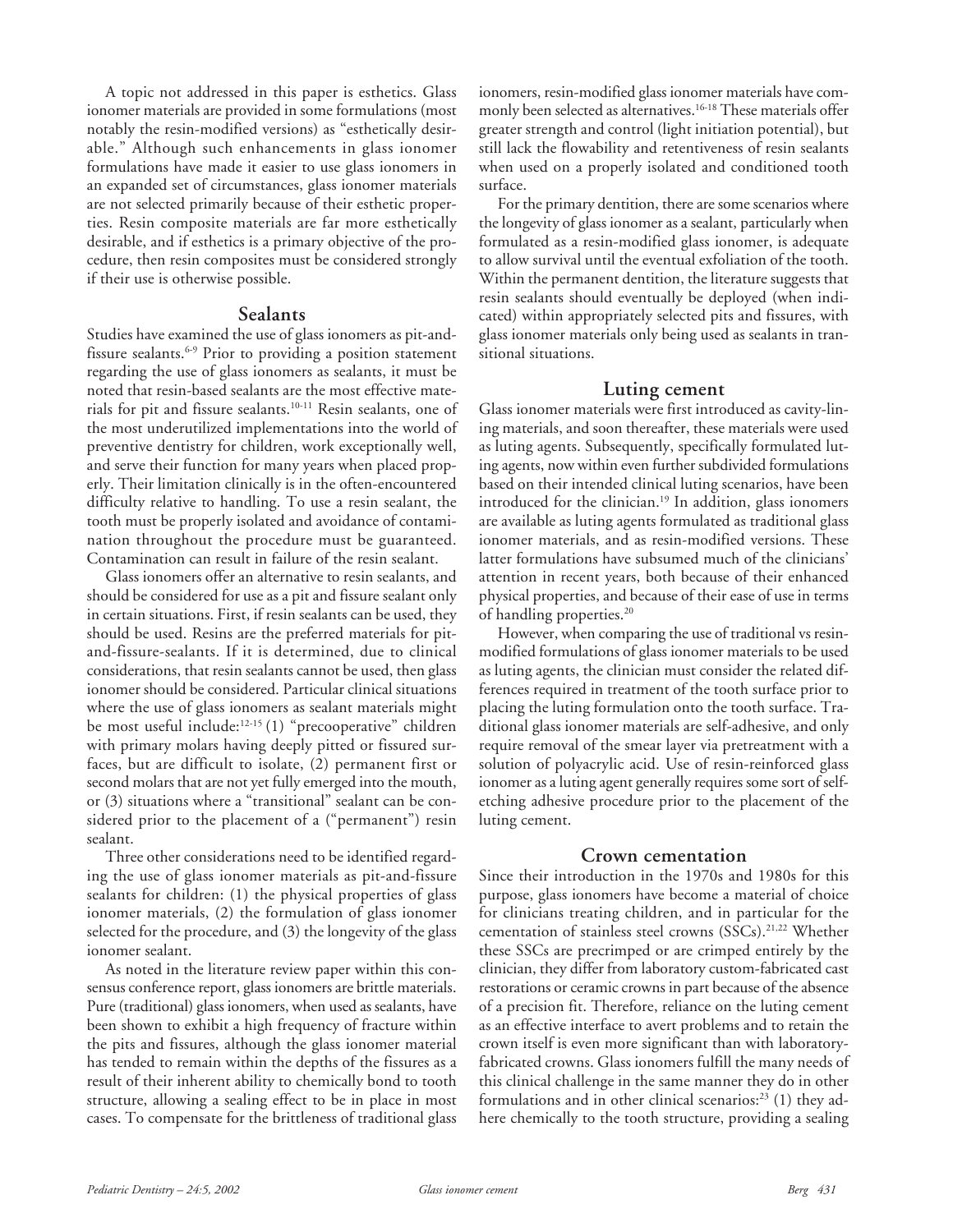of the dentinal surface, (2) they are hydrophilic and, therefore, provide an appropriate compatibility with the challenging environment of the mouth, and (3) they are easily cleaned from the surrounding area after cementation.<sup>24</sup>

Retention of SSCs, accomplished primarily by virtue of the mechanically retentive design of the crown and its crimping adapted to the tooth preparation, is further enhanced by the excellent luting properties of both traditional and resin-modified versions of glass ionomer materials.<sup>25</sup> Resin cements, often selected as luting agents for laboratoryfabricated permanent tooth crowns, are generally not indicated for the cementation of SSCs. This is because of the greater clinical difficulty procedurally in using these materials (and the reduced time and ability to accommodate for this challenge in children).

### **Orthodontic band cementation**

The use of glass ionomers in cementing orthodontic bands is not only appropriate, but also one of the strongest indications for the use of glass ionomer materials, both of the pure and resin-modified variety. This is an exceptional example of glass ionomers being perhaps "generally the material of choice" for most situations because of their inherent adhesive properties and because of their fluoride release.26 Placement of orthodontic bands over a significant period of time puts those tooth surfaces at risk for decalcification and frank carious lesions because of the plaque biofilms trapped around them, creating a potential reservoir for acid producing organisms to exert their detrimental manifestations.

Fluoride release from glass ionomer materials, enhanced when these materials are exposed to the oral environment wherein the fluoride can go into solution and exert its protective effect by being taken up into surrounding enamel, is beneficial around orthodontic bands.<sup>27</sup> Clinicians have, therefore, selected glass ionomers as orthodontic band luting agents both for retention purposes and for the purpose of protecting the tooth from acid demineralization.28,29 Indeed, research has shown, and clinicians have indicated, that this appropriate use of a glass ionomers is a use of primary consideration.

It should be noted that, although glass ionomers chemically bond to the tooth structure in a luting scenario, their adhesion to the band itself is not as strong as their adhesion to the tooth surface.<sup>30</sup> Additional retention can be obtained by treating the underlying surface of the band to achieve additional mechanical retention. This can be accomplished with air abrasion most effectively.<sup>31,32</sup>

# **Orthodontic bracket adhesive**

Several laboratory studies have examined the bond strength of orthodontic brackets bonded with glass ionomer to enamel surfaces when used under forces commonly applied to those bracket/tooth interfaces during orthodontic tooth movement.33-35 Although the bond strength measured with resin-modified varieties has been sometimes deemed

"adequate" to allow orthodontic tooth movement to be successfully accomplished, these bond strengths are still statistically and dramatically lower than with resin-based bracket adhesives. In general, the position statement here can be cited as analogous to that concerning the use of glass ionomers as sealants.<sup>36,37</sup> If resin-based systems can be used, they should be.

The exception to this comparison with the sealant situation is that there may be clinical scenarios where it is desirable to use an adhesive for orthodontic brackets with lower bond strengths to allow easier removal and less potential damage to the enamel surface upon bracket removal. Examples of such a scenario might include the use of resinmodified glass ionomer as an orthodontic bracket adhesive when the bracket is used to retain a splint applied after a traumatic injury to the anterior permanent dentition. Another example might be when brackets are placed for a short period of time within an isolated part of the mouth to achieve an isolated area of tooth movement. At least one manufacturer has marketed its resin-modified version of glass ionomer specifically as an orthodontic adhesive.38-40 As a future developmental direction, it may be possible to create further enhanced formulations of resin-modified glass ionomer, that could be routinely used as orthodontic bracket adhesives, to allow retention during the entire duration of treatment and facilitate removal while avoiding damage to enamel surfaces.<sup>41</sup>

# **Cavity liner**

The first glass ionomer products introduced for clinical use were cavity liner formulations. This obvious choice of glass ionomers for this clinical scenario emanates from the fact that sealing, protection, and retention properties are inherent in glass ionomers.<sup>42,43</sup> Highly flowable, low-viscosity versions of traditional glass ionomer as well as resin-modified glass ionomer have been used effectively as cavity liners for decades.<sup>44</sup> One could argue that it is difficult to differentiate between the use of glass ionomers as a cavity liner and their use as a "dentin replacement," as a dentinal adhesive, or within a "sandwich technique" (discussed later).

Glass ionomers provide a simple and effective choice for the clinician to accomplish all of the objectives of cavity lining simultaneously. This advantage is particularly emphasized when children are treated, where the additional time required to use alternative techniques is not available.

# **Dentinal adhesive**

As mentioned above, using glass ionomer as a dentinal adhesive is a natural extension of the idea that glass ionomers are ideal cavity liners. By using glass ionomers as an adhesive on dentin surfaces, above which resin composites are applied as a surface restorative material, one can accomplish several restorative objectives simultaneously.<sup>45,46</sup> The cavity can be sealed, the retention of the surface resin composite can be achieved and resistance to further destruction can be avoided.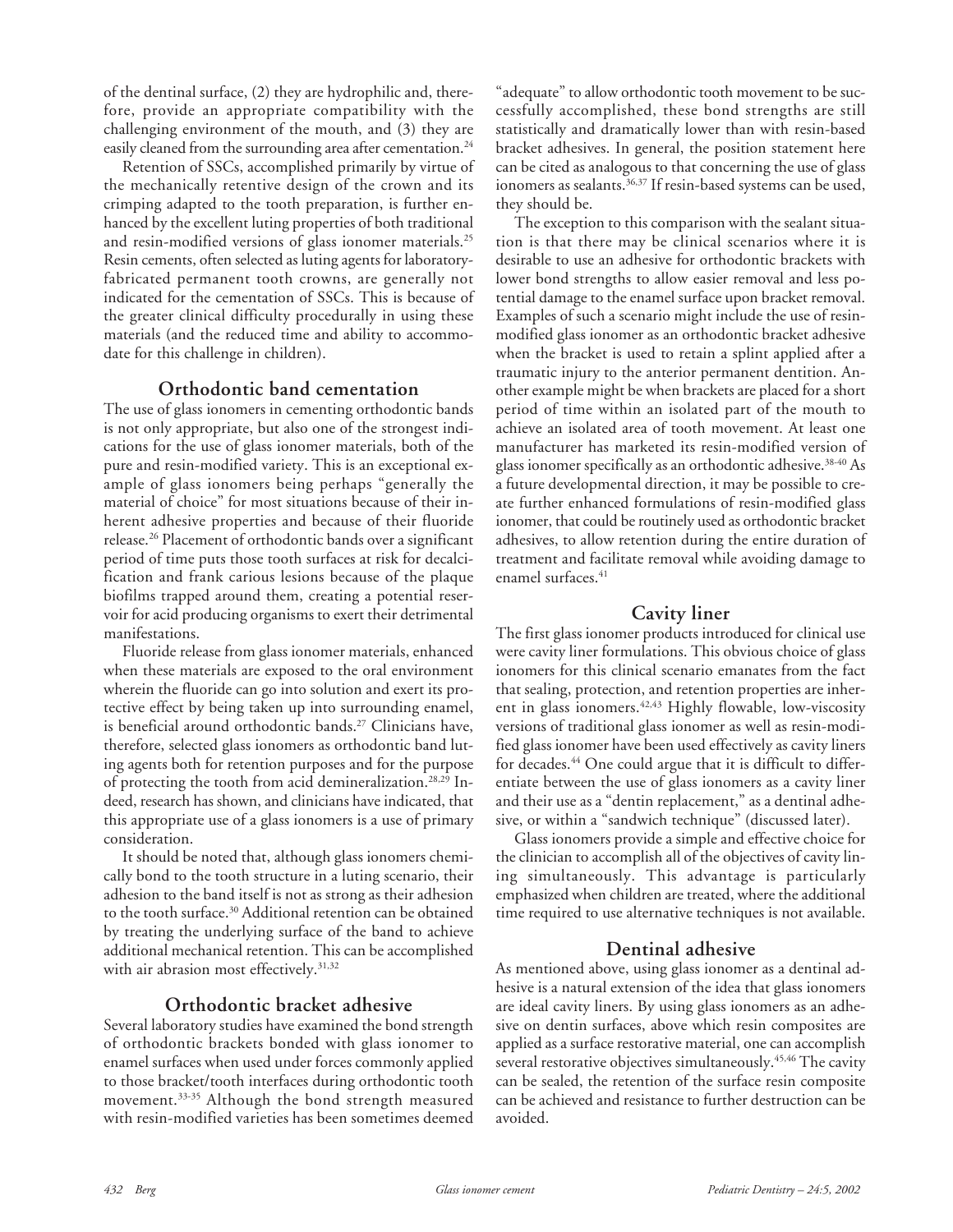One issue that must be dealt with when considering using glass ionomer as an adhesive on dentin surfaces is concerning the enamel margin. Because of the less-thanideal esthetics of glass ionomers (even the resin-modified variety) some have suggested using glass ionomers as an adhesive only for the dentin surfaces, while employing traditional resin adhesive techniques on the overlying enamel surfaces.

When doing this, because the clinician is then dealing only with enamel surfaces for adhesion (after covering the dentinal surfaces with glass ionomer), one must be careful not to use the resin adhesive in the same manner in which it was intended to be used on dentin, and use only the "adhesive" portion of the system (if it is a separated fourthgeneration adhesive).

Regardless, this separated technique requires the additional use of a different material and may add unnecessary steps to an already challenging restorative procedure. This is the reason that many clinicians choose to use either a (resin modified) glass ionomer dentin adhesive or a resin adhesive for an individual procedure, but not both within the same procedure. At least one manufacturer markets a version of resin-modified glass ionomer intended to be used as an adhesive on dentin.

Because of the inherent adhesive properties of glass ionomers, and their protection of the underlying surfaces, many are reconsidering the use of resin-modified glass ionomers as adhesives in lieu of the sometimes-challenging placement of resin-based adhesives, wherein the precise wetness of the dentinal surfaces can dramatically affect the outcome of the procedure.  $47,48$ 

It is interesting to note that resin-modified glass ionomers, well-suited as dentinal adhesive for children, were introduced into the marketplace at approximately the same point in time when (effective) resin-based dentin adhesives were introduced in a significant way to the practitioner. Many clinicians realize the major effort expended by a variety of dental materials manufacturers to promulgate dentin adhesives in advertising, lectures, publications, and elsewhere. It is the observation of this author that perhaps the idea of using resin-modified glass ionomer materials as dentinal adhesives for children has been superimposed in a significant way because of the deluge of promotion relative to resin-based adhesives. Perhaps these resin-modified glass ionomer adhesives, when tested and developed to the extent that the resin-based adhesives have been developed, can provide even a more effective way to accomplish the objectives of a dentinal adhesive when performing restorative dentistry for children.

### **Sandwich technique/dentin "replacement"**

It is perhaps difficult to distinguish or delineate between using glass ionomers as liners, dentinal adhesives, and the sandwich technique.<sup>49</sup> The sandwich technique gets its name from the fact that, in this particular usage, glass ionomers are "sandwiched" between the tooth surface below and the (other) restorative material above, usually being resin composite.<sup>50</sup> There are a number of papers promoting the use of this technique, with more limited exposure to clinical testing of the technique with reported outcomes.<sup>51</sup> The impressive 91% success rate of restorations in the primary dentition, reported by Mjör, indicated the 9% restoration failure group was represented by a 9% failure rate of amalgam restorations, 8% failure rate of traditional glass ionomer cement restorations and 7% failure rate of resin-modified glass ionomer cement restorations.

Although glass ionomers, both traditional and resinmodified, offer clear advantages, they do not possess the preferred physical properties of resin composites. Therefore, this sandwich technique allows the use of glass ionomers against the tooth surface, with the superficial aspects of the restoration–those exposed to the mouth and its biting forces–to have resin composite, a material that is both stronger and more esthetically desirable.<sup>52</sup>

Glass ionomer is an ideal dentin replacement material. Its coefficient of thermal expansion, an important physical property, is very close to that of dentin. No other commonly used restorative material possesses this advantageous characteristic. In addition, the hydrophilicity of glass ionomers makes it well suited to bond and adapt to the dentin surfaces it covers and protects.<sup>53</sup>

This sandwich technique is useful and realistic. Many clinicians choose it in specifically selected clinical scenarios– an example being in Class II restorations in the primary dentition where it is desirable to have the fluoride-releasing effects of glass ionomer at the contact point, with the physical properties of resin composite on the surface above.

Another example of a sandwich-type of technique using glass ionomers is within the so-called "tunnel preparation."54,55 This technique requires occlusal preparation and angulated access to the contact point, wherein glass ionomer is placed against the adjacent tooth, as noted above. The occlusal opening is then restored with resin composite, as described above.

# **Restoration**

The next logical extension of using glass ionomer materials beyond liner, dentin adhesive, or sandwich technique, would be to extend the glass ionomer from the preparation interface all the way to the surface–becoming the restoration itself.56-59 Glass ionomers, first as traditional glass ionomers and now predominantly as resin-modified materials (except for the ART technique, described later), have become a standard element in the armamentarium of restorative materials used for children. The physical properties of resin-modified materials that have been formulated for use as restorative materials, makes these materials useful not only because of their designed-in properties, but also because of their clinical handling.60 Resin-modified glass ionomer restorative materials have the same command-cure properties of resin composites, in addition to possessing the separate glass ionomer reaction within. Furthermore, many of these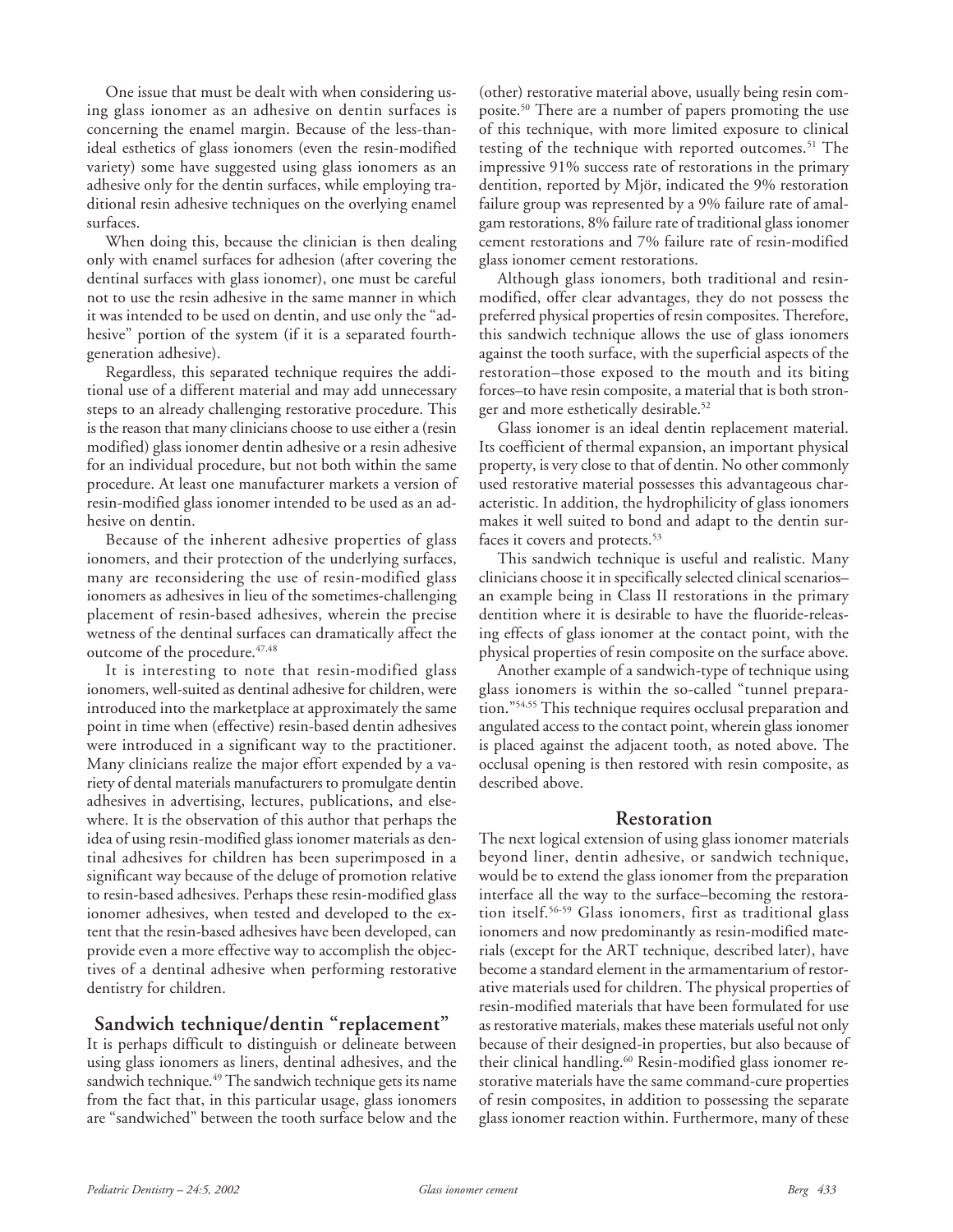materials have a significant "dark cure," or auto-cure resin feature, resulting in 3 distinct curing mechanisms of the material.61 This accomplishes a complete cure even in those areas of the preparation where the light has not reached for unintended reasons.

Using glass ionomers as restoratives has been around for some time. In the early 1980s, many studies looked at traditional glass ionomers as restoratives for children, either pure or reinforced with silver. These materials showed great promise in a variety of clinical trials performed at that time. Many of these (essentially the same) materials are still sold and used in large amounts today.<sup>62</sup>

With the introduction of resin-modified glass ionomers several years later, even greater success in using glass ionomers as restoratives has been achieved. Clinicians treating children have cited the handling properties, as well as the fluoride release as primary reasons for selecting these materials in daily practice. As time has progressed since their introduction, these (resin-modified) glass ionomer materials have been continually improved, and each year results of new studies emerge with excellent long-term results.

Probably one of the most useful aspects of resin-modified glass ionomers as restorative materials is the fact that they are not as hydrophobic as resin composites, materials intentionally designed to be hydrophobic. Even though visible moisture may result in the clinical failure of resin-modified glass ionomers, it is the moisture that the clinician did not see (smaller amounts not visible during the procedure) that might be tolerated by the more hydrophilic resin-modified glass ionomer material; a material that itself contains water.

# **Class I restorations**

When discussing resin composite restorations, the literature talks about "C-factor"–a way to describe the effect the number of bonded surfaces has on the restoration as a result of the polymerization shrinkage of resin composites. Because glass ionomers have significantly less shrinkage, their use is particularly advantageous in situations where the effects of polymerization shrinkage are potentially most manifested– in the Class I cavity preparation on the occlusal surface.<sup>63</sup> Class I restorations in the primary dentition are small preparations, and the use of either a pure or resin-modified glass ionomer material is extremely effective while allowing a "defect-specific" preparation.<sup>64</sup> In the permanent dentition, small, minimally invasive preparations can be restored with resin-modified glass ionomer, but if resin composite can be used alone or above, its greater physical properties and enhanced esthetics make it the preferable material.<sup>65,66</sup>

### **Class II restorations**

For the primary dentition, resin-modified glass ionomer is an ideal material for small- to medium-sized Class II restorations.67,68 Traditional glass ionomer, although tested and proven successful as a restorative material herein, is more brittle, and the preparations must accommodate the brittleness and therefore be larger than the size of the defect.<sup>69,70</sup>

Each year, new studies emerge with excellent results affirming the attributes of resin-modified glass ionomer for Class II indications in primary teeth.71-82 Many clinicians have abandoned the use of amalgam in children and have substituted resin-modified glass ionomer for those situations where they formerly would have used amalgam.

For permanent teeth, with the exception of sandwich restorations and small defect-specific restorations, resin composite is preferred in Class II scenarios because of its enhanced physical properties.

# **Class III restorations**

For the primary dentition, glass ionomer is an ideal choice for small Class III restorations. For the same reasons as with Class II sandwich restorations using resin-modified glass ionomer, the proximal contact point is a location to take advantage of the unique fluoride-releasing properties of glass ionomer.<sup>83</sup>

For permanent teeth, the less-than-ideal esthetics of resinmodified glass ionomer materials makes resin composites the material of choice, except for transitional circumstances.

# **Class V restorations**

Class V-type restorations are common in the primary dentition in the form of early childhood caries lesion repair.<sup>84</sup> Because of the excellent self-adhesive properties of glass ionomers, both pure and resin-modified, many clinicians have used these materials on a temporal basis to treat the initial presentations of this "baby bottle tooth decay."85-87

Another common use of glass ionomers of either formulation is to treat Class V type lesions associated with erosion, caries, or the combination of the 2 associated with inappropriate sugar or carbonated beverage consumption by teenagers. The presentation of this condition, and when considering the etiological factors, warrants the use of the (fluoride-releasing) glass ionomers to provide the potential for a therapeutic component of the restorative treatment.<sup>88,89</sup>

For permanent teeth, Class V restorations can also be appropriately treated with either traditional or resin-modified glass ionomer materials. Much of the original clinical testing of glass ionomers looked at permanent teeth and Class V restorations. The longevity of these materials in these circumstances has been well tested and has proven quite effective. Again, one limiting factor here, as within all of the permanent tooth indications, is esthetics. Resin composites should be used when the ultimate benefit in esthetics is desired as a primary or secondary objective.

# **Buildup after pulp treatment**

After pulpotomy in primary molars, or after pulpectomy or pulpotomy in primary anterior teeth, glass ionomers are useful in a type of sandwich procedure, whereby the surface is restored with resin composite. The lost dentin is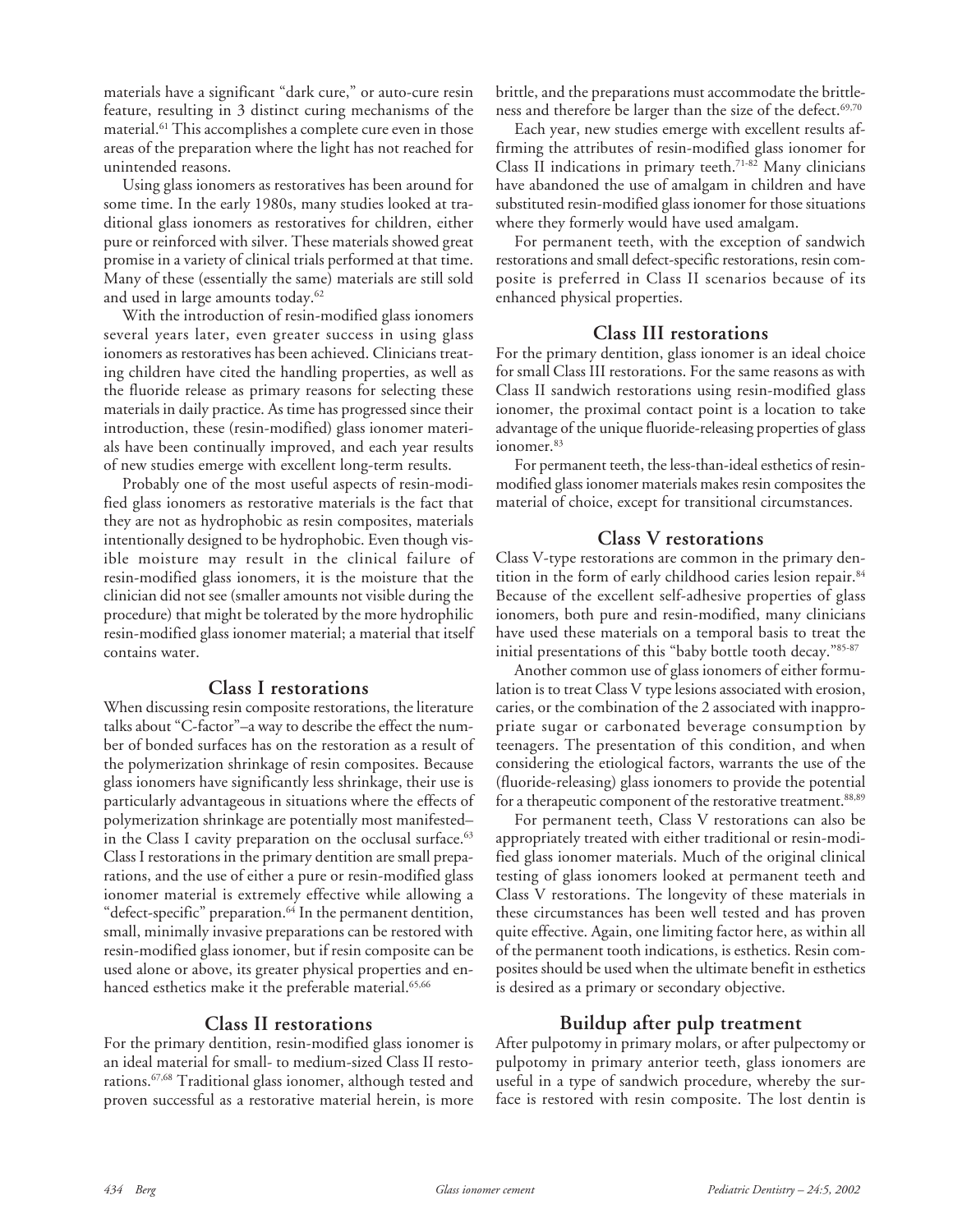entirely replaced with resin-modified glass ionomer, and the surface above is restored with resin composite.<sup>90,91</sup> Although there is not a good long-term clinical trial reporting on the outcomes of this procedure, there is a multitude of anecdotal information reported by practitioners for children to suggest effectiveness of these procedures to be sound.

Restorative dentistry for children is always looking for alternatives to restore primary teeth that have had a pulp procedure performed. Although a SSC is one option for these teeth, the use of a sandwich of glass ionomer and resin composite may allow a more esthetically desirable result.

#### **ART technique**

The so-called ART technique–atraumatic restorative treatment–has been introduced primarily using traditional glass ionomer materials. This technique employs the use of hand instruments to remove tooth structure affected by caries. The traditional glass ionomer is then hand mixed and placed into the cavity, with the glass ionomer reaction setting the material. The technique was introduced first in Thailand, and now into many other third world areas, to allow treatment of large numbers of children affected by caries, but without resources–sometimes even without electricity and water–to treat their teeth in alternative ways.<sup>92</sup>

Specifically formulated glass ionomers have been developed for this ART technique. These are high powder-to-liquid ratio traditional glass ionomer materials, with enhanced physical properties. In addition, several highly refined and very sharp hand instruments have been developed to allow rapid excavation of damaged tooth structure, simultaneously "preparing the cavity."93,94

Results of many different long-term clinical trials have examined the effectiveness of these ART efforts.<sup>95-100</sup> Most of these studies have reported on retention of the restoration as the primary outcome measure of the treatment. Some have looked at new caries beside the surface of restoration; none has developed a protocol comparing the ART technique to a control, such as a traditional in-chair technique.

In spite of this, many have touted the attributes of the ART technique because of the excellent outcomes measured in terms of restoration retention and the ability to treat large numbers of children in otherwise inaccessible and isolated areas–sometimes treated by practitioners who might not be able to perform standard procedures.<sup>101</sup>

The ART technique will likely be further tested and expanded, and some are looking into ways of medicinally treating the cavity prior to restoring the teeth with the glass ionomer material.

#### **Summary**

Glass ionomers have been a mainstay of restorative dentistry for children. Their many formulations, clinical uses, and unique advantages have made these materials an essential part of everyday practice for pediatric dentistry. It is likely that this will remain the case until such time that resin composite materials expand their own development and allow much of what is offered to the practitioner via glass ionomers, including excellent handling, ease of use, selfadhesive properties and relative hydrophilicity.

The fluoride-releasing properties of glass ionomers will become even more important as caries diagnostic devices– now available for clinical use–become more sophisticated, and allow better sensitivity (interproximally) and specificity.102,103 Awareness about the abilities inherent therein will bring more attention to the value of fluoride-releasing materials when the localized effects of their use can be more precisely measured.

#### **Recommendations**

The dental literature supports the use of glass ionomer cement systems in the following situations:

- 1. Luting cement:
	- a. stainless steel crowns,
- b. orthodontic band,
- c. orthodontic brackets (limited).
- 2. Cavity base/liner.
- 3. Class I restorations in primary teeth.
- 4. Class II restorations in primary teeth.
- 5. Class III restorations in primary teeth.
- 6. Class III restorations in permanent teeth in high-risk patients or teeth that cannot be isolated.
- 7. Class V restorations in primary teeth.
- 8. Class V restorations in permanent teeth in high-risk patients or teeth that cannot be isolated.
- 9. Caries control:
	- a. high-risk patients,
	- b. restoration repair,
	- c. atraumatic restorative treatment.

### **References**

- 1. Croll, TP. *The No Boring Science Take Care of Your Kid's Mouth Book*. American Society of Dentistry for Children Publications; 1993.
- 2. Wilson NH. Conference report. Direct adhesive materials: current perceptions and evidence—future solutions. *J Dent*. 2001;29:307-316. Review.
- 3. Kielbassa AM, Wrbas KT, Hellwig E. Initial tensile bond strength of resin-modified glass ionomers and polyacid-modified resins on perfused primary dentin. *ASDC J Dent Child*.1997;64:165,183-187.
- 4. Croll TP. Glass ionomers and esthetic dentistry: what the new properties mean to dentistry. *JADA*. 1992; 123:51-54. Review.
- 5. Berg JH. The continuum of restorative materials in pediatric dentistry—a review for the clinician. *Pediatr Dent*. 1998;20:93-100. Review.
- 6. Pereira AC, Pardi V, Basting RT, Menighim MC, Pinelli C, Ambrosano GM, et al. Clinical evaluation of glass ionomers used as fissure sealants: twenty-four-month results. *ASDC J Dent Child*. 2001;68:15, 168-174.
- 7. Isen S, Beiruti N, Sadat N. A comparison of retention and the effect on caries of fissure sealing with a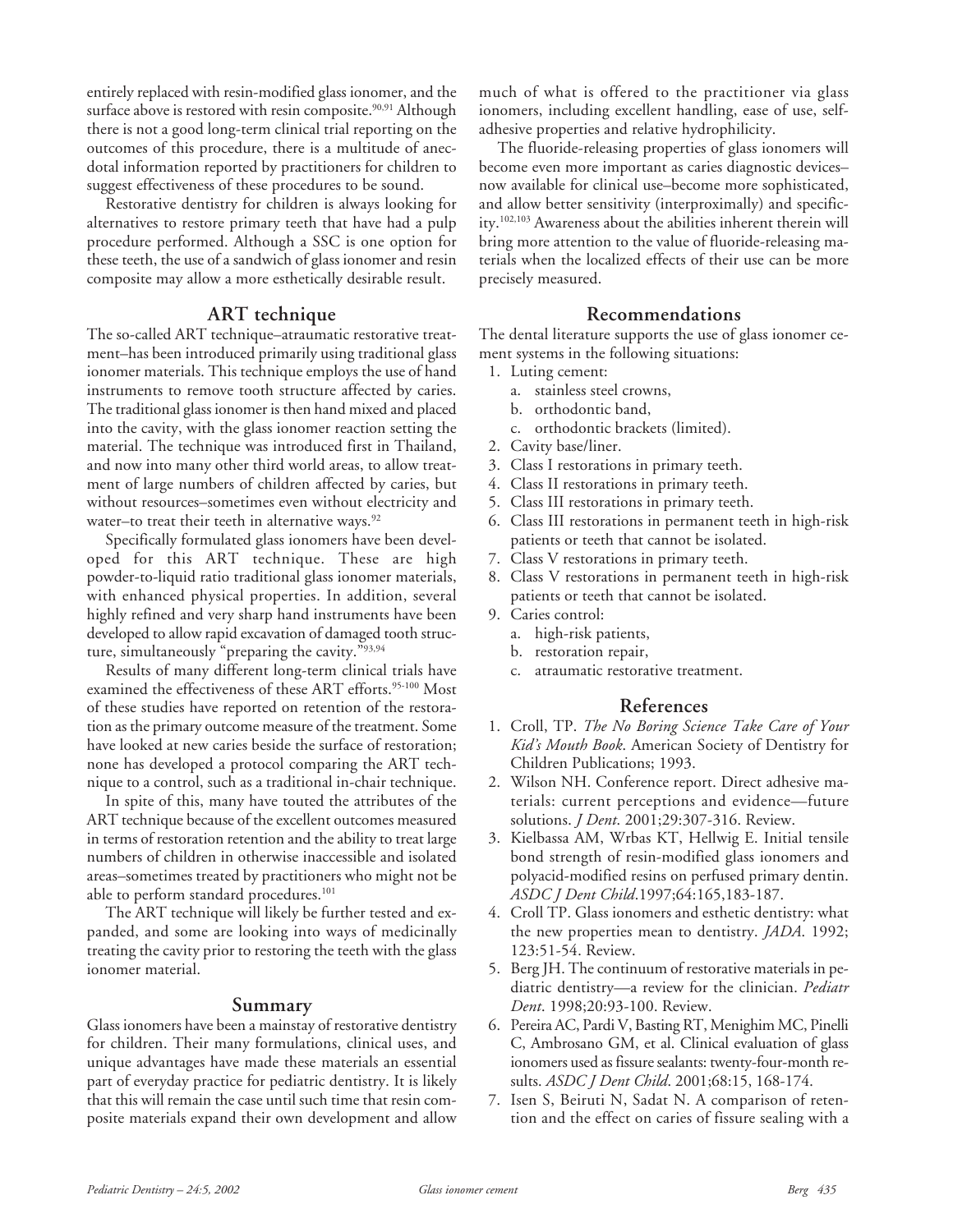glass-ionomer and a resin-based sealant. *Community Dent Oral Epidemiol*. 2001;29:298-301.

- 8. de Luca-Fraga LR, Freire Pimenta LA. Clinical evaluation of glass-ionomer/resin-based hybrid materials used as pit-and-fissure-sealants. *Quintessence Int*. 2001;32:463-468.
- 9. Kervanto-Seppala S, Lavonius E, Kerosuo E, Pietila I. Can Glass ionomer sealants be cost-effective? *J Clin Dent*. 2000;11:1-3.
- 10. do Rego MA, de Araujo MA. Microleakage evaluation of pit-and-fissure sealants done with different procedures, materials, and laser after invasive technique. *J Clin Pediatr Dent*. 1999;24:63-68.
- 11. Gray GB, Paterson RC. Management of fissure caries in the community dental services using sealant restorations: a field trial. *Eur J Prosthodont Restor Dent*. 1998;6:33-40.
- 12. Pereira AC, Basting RT, Pinelli C, de Castro Meneghim M, Werner CW. Retention and caries prevention of Vitremer and Ketac-bond used as occlusal sealants. *Am J Dent.* 1999;12:62-64.
- 13. Smales RJ, Wong KC. Two-year clinical performance of a resin-modified glass ionomer sealant. *Am J Dent.* 1999;12:59-61.
- 14. Smales RJ, Lee YK, Lo FW, Tse CC, Chung MS. Handling and clinical performance of a glass ionomer sealant. *Am J Dent*. 1996;9:203-205.
- 15. Forss H, Halme E. Retention of a glass ionomer cement and a resin-based fissure sealant and effect on carious outcome after 7 years. *Community Dent Oral Epidemiol.* 1998;26:21-25.
- 16. Raadal M, Utkilen AB, Nilsen OL. Fissure sealing with a light-cured resin-reinforced glass-ionomer cement (Vitrebond) compared with a resin sealant. *Int J Paediatr Dent.* 1996;6:235-239.
- 17. Kilpatrick NM, Murray JJ, McCabe JF. A clinical comparison of a light cured glass ionomer sealant restoration with a composite sealant restoration. *J Dent*. 1996;24:399-405.
- 18. Winkler MM, Deschepper EJ, Dean JA, Moore BK, Cochran MA, Ewoldsen N. Using a resin-modified glass ionomer as an occlusal sealant: a one-year clinical study. *JADA*. 1996;127:1508-1514.
- 19. Gillgrass TJ, Benington PC, Millett DT, Newell J, Gilmour WH. Modified composite or conventional glass ionomer for band cementation? A comparative clinical trial. *Am J Orthod Dentofacial Orthop.* 2001;120:49-53.
- 20. García-Godoy F, Bugg JL. Clinical evaluation of glass cementation on stainless steel crown retention. *J Pedod*. 1987;11:339-344.
- 21. Donly KJ, Istre S, Istre T. *In vitro* enamel remineralization at orthodontic band margins cemented with glass ionomer cement. *Am J Orthod Dentofacial Orthop*. 1995;107:461-464.
- 22. Hse KM, Leung SK, Wei SH. Resin-ionomer restorative materials for children: review. *Aust Dent J.* 1999;44:1-11. Review.
- 23. Lacy AM, Young DA. Modern concepts and materials for the pediatric dentist. *Pediatr Dent.* 1996; 18:469-478. Review.
- 24. Kilpatrick NM. Glass ionomer cements: their application in children. Part 1*. Dent Update.* 1996;23:236-238.
- 25. Kopel HM. Use of glass ionomer cements in pediatric dentistry. *J Calif Dent Assoc*. 1991;19:35-40. Review.
- 26. García-Godoy F, Landry JK. Evaluation of stainless steel crowns luted with a glass ionomer cement. *J Pedod*. 1989;13:328-330.
- 27. Marcusson A, Norevall LI, Persson M. White spot reduction when using glass ionomer cement for bonding in orthodontics: a longitudinal and comparative study. *Eur J Orthod.* 1997;19:233-242.
- 28. Akkaya S, Uner O, Alacam A, Degim T. Enamel fluoride levels after orthodontic band cementation with glass ionomer cement. *Eur J Orthod.* 1996;18:81-87.
- 29. Wilson RM, Donly KJ. Demineralization around orthodontic brackets bonded with resin-modified glass ionomer cement and fluoride-releasing resin composite. *Pediatr Dent.* 2001;23:255-259.
- 30. Jansson AW, Donly KJ. A one-visit composite postcrown restoration: case report. *Am J Dent*. 1990;3:299-301.
- 31. Millett DT, McCabe JF, Bennett TG, Carter NE, Gordon PH. The effect of sandblasting on the retention of first molar orthodontic bands cemented with glass ionomer cement. *Br J Orthod.* 1995;22:161-169.
- 32. Millett D, McCabe JF, Gordon PH. The role of sandblasting on the retention of metallic brackets applied with glass ionomer cement. *Br J Orthod*. 1993;20:117- 122.
- 33. Shammaa I, Ngan P, Kim H, Kao E, Gladwin M, Gunel E, Brown C. Comparison of bracket debonding force between two conventional resin adhesives and a resin-reinforced glass ionomer cement: an *in vitro* and *in vivo* study. *Angle Orthod*. 1999;69:463-469.
- 34. Cohen M, Silverman E. A new resin-reinforced glass ionomer cement for use with orthodontic attachments. *Compend Contin Educ Dent*. 1997;18:821-825.
- 35. Hitmi L, Muller C, Mujajic M, Attal JP. An 18-month clinical study of bond failures with resin-modified glass ionomer cement in orthodontic practice. *Am J Orthod Dentofacial Orthop.* 2001;120:406-415.
- 36. Norevall LI, Marcusson A, Persson M. A clinical evaluation of a glass ionomer cement as an orthodontic bonding adhesive compared with an acrylic resin. *Eur J Orthod.* 1996;18:373-384.
- 37. Cook PA, Luther F, Youngson CC. An *in vitro* study of the bond strength of light-cured glass ionomer cement in the bonding of orthodontic brackets. *Eur J Orthod.* 1996;18:199-204.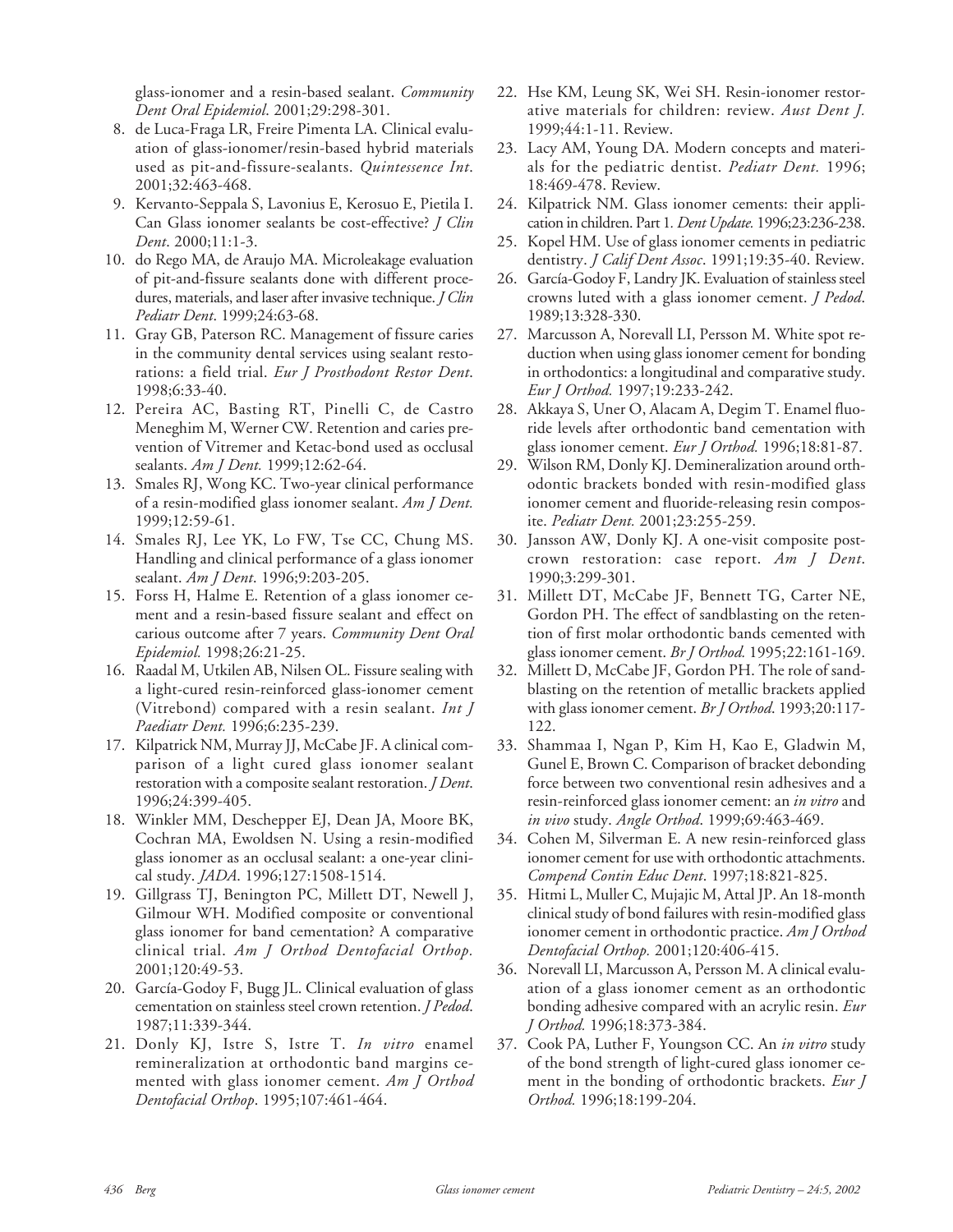- 38. Croll TP. Light-hardened luting cement for orthodontic bands and appliances. *Pediatr Dent.* 1999;21:121-123.
- 39. Millett DT, Nunn JH, Welbury RR, Gordon PH. Decalcification in relation to brackets bonded with glass ionomer cement or a resin adhesive. *Angle Orthod.* 1999;69:65-70.
- 40. Twetman S, McWilliam JS, Hallgren A, Oliveby A. Cariostatic effect of glass ionomer retained orthodontic appliances. An *in vivo* study. *Swed Dent J.* 1997;21:169-175.
- 41. Miller JR, Mancl L, Arbuckle G, Baldwin J, Phillips RW. A 3-year clinical trial using a glass ionomer cement for the bonding of orthodontic brackets. *Angle Orthod.* 1996;66:309-312.
- 42. Weerheijm KL, de Soet JJ, van Amerongen WE, de Graaff J. The effect of glass-ionomer cement on carious dentine: an *in vivo* study. *Caries Res.* 1993; 27:417-423.
- 43. Donly KJ. Dental materials in pediatric dentistry. *Curr Opin Dent*.1991;1:551-555. Review.
- 44. Rabchinsky J, Donly KJ. A comparison of glass ionomer cement and calcium hydroxide liners in amalgam restorations. *Int J Periodont Rest Dent*. 1993; 13:379-383.
- 45. Tandon S, Shetty KV. In vitro evaluation of tensile bond strength of composite to glass ionomer cement. *J Indian Soc Pedod Prev Dent*. 1991;9:38-40.
- 46. Croll TP. Visible light-hardened glass-ionomer cement base/liner as an interim restorative material. *Quintessence Int*. 1991;22:137-141.
- 47. Croll TP. Rapid reattachment of fractured crown segment: an update. *J Esthet Dent*. 1990;2:1-5.
- 48. Boghosian AA. Restoration of a traumatized dentition using an experimental light-cured glass ionomer liner. *Northwest Dent Res*. 1989;1:12-14.
- 49. Welbury RR, Murray JJ. A clinical trial of the glassionomer cement-composite resin "sandwich" technique in Class II cavities in permanent premolar and molar teeth. *Quintessence Int.* 1990;21:507-512.
- 50. Rao V, Reddy VV. An in vitro comparative evaluation of the tensile bond strength at the two interfaces of the sandwich technique. *J Indian Soc Pedod Prev Dent.* 1995;13:10-12.
- 51. Mjör IA, Dahl JE, Moorhead JE. Placement and replacement of restorations in primary teeth. *Acta Odontol Scand.* 2002;60:25-28.
- 52. van Dijken JW, Kieri C, Carlen M. Longevity of extensive Class II open-sandwich restorations with a resin-modified glass-ionomer cement. *J Dent Res.* 1999;78:1319-1325.
- 53. Cho SY, Cheng AC. A review of glass ionomer restorations in the primary dentition. *J Can Dent Assoc.* 1999;65:491-495. Review.
- 54. Strand GV, Nordbo H, Tveit AB, Espelid I, Wikstrand K, Eide GE. A 3-year clinical study of tunnel restorations. *Eur J Oral Sci.* 1996;104(pt 1):384-389.
- 55. Jones SE. The theory and practice of internal 'tunnel' restorations: a review of the literature and observations on clinical performance over eight years in practice. *Prim Dent Care*. 1999;6:93-100. Review.
- 56. Croll TP. Restorative dentistry for preschool children. *Dent Clin North Am.* 1995;39:737-770. Review.
- 57. Vann WF Jr. Restoration of primary molars using a new material. *Pract Periodontics Aesthet Dent.* 1995; 7:25-30.
- 58. Christensen GJ. Restoration of pediatric posterior teeth. *JADA*. 1996;127:106-108.
- 59. Titley KC. Restorative materials in paediatric dentistry. *Oral Health*. 1996;86:5.
- 60. Croll TP. Alternatives to silver amalgam and resin composite in pediatric dentistry. *Quintessence Int.* 1998; 29:697-703. Review.
- 61. Espelid I, Tveit AB, Tornes KH, Alvheim H. Clinical behaviour of glass ionomer restorations in primary teeth. *J Dent.* 1999;27:437-442.
- 62. Croll TP, Helpin ML. Class II Vitremer restoration of primary molars. *ASDC J Dent Child*. 1995;62:17-21.
- 63. Vaikuntam J. Resin-modified glass ionomer cements (RM GICs) implications for use in pediatric dentistry. *ASDC J Dent Child.* 1997;64:131-134. Review.
- 64. Curzon ME, Pollard MA, Duggal MS. Restoration of primary molars. *Br Dent J.* 1996;180:246.
- 65. Croll TP, Killian CM. Glass-ionomer-silver-cermet interim Class I restorations for permanent teeth. *Quintessence Int.* 1992;23:731-733.
- 66. Knibbs PJ, Phant CG, Pearson GJ. A clinical assessment of an anhydrous glass-ionomer cement. *Br Dent J.* 1996;161:99-103.
- 67. Wang NJ. Is amalgam in child dental care on its way out? Restorative materials used in children and adolescents in 1978 and 1995 in Norway. *Community Dent Health.* 2000;17:97-101.
- 68. Croll TP, Helpin ML, Donly KJ. Vitremer restorative cement for children: three clinicians' observations in three pediatric dental practices. *ASDC J Dent Child.* 2000;67:391-398.
- 69. Croll TP, Phillips RW. Glass ionomer-silver cermet restorations for primary teeth. *Quintessence Int.* 1986;17:607-615.
- 70. Rutar J, McAllan L, Tyas MJ. Clinical evaluation of a glass ionomer cement in primary molars. *Pediatr Dent.* 2000;22:486-488.
- 71. Fuks AB, Araujo FB, Osorio LB, Hadani PE, Pinto AS. Clinical and radiographic assessment of Class II esthetic restorations inprimary molars. *Pediatr Dent*. 2000; 22:479-485.
- 72. Donly KJ, Wild TW, Jensen ME. Posteriot composite Class II restorations: *in vitro* comparison of preparation designs and resrotation techniques. *Dent Mater.* 1990;6:88-93.
- 73. Vilkinis V, Horsted-Bindslev P, Baelum V. Two-year evaluation of class II resin-modified glass ionomer ce-